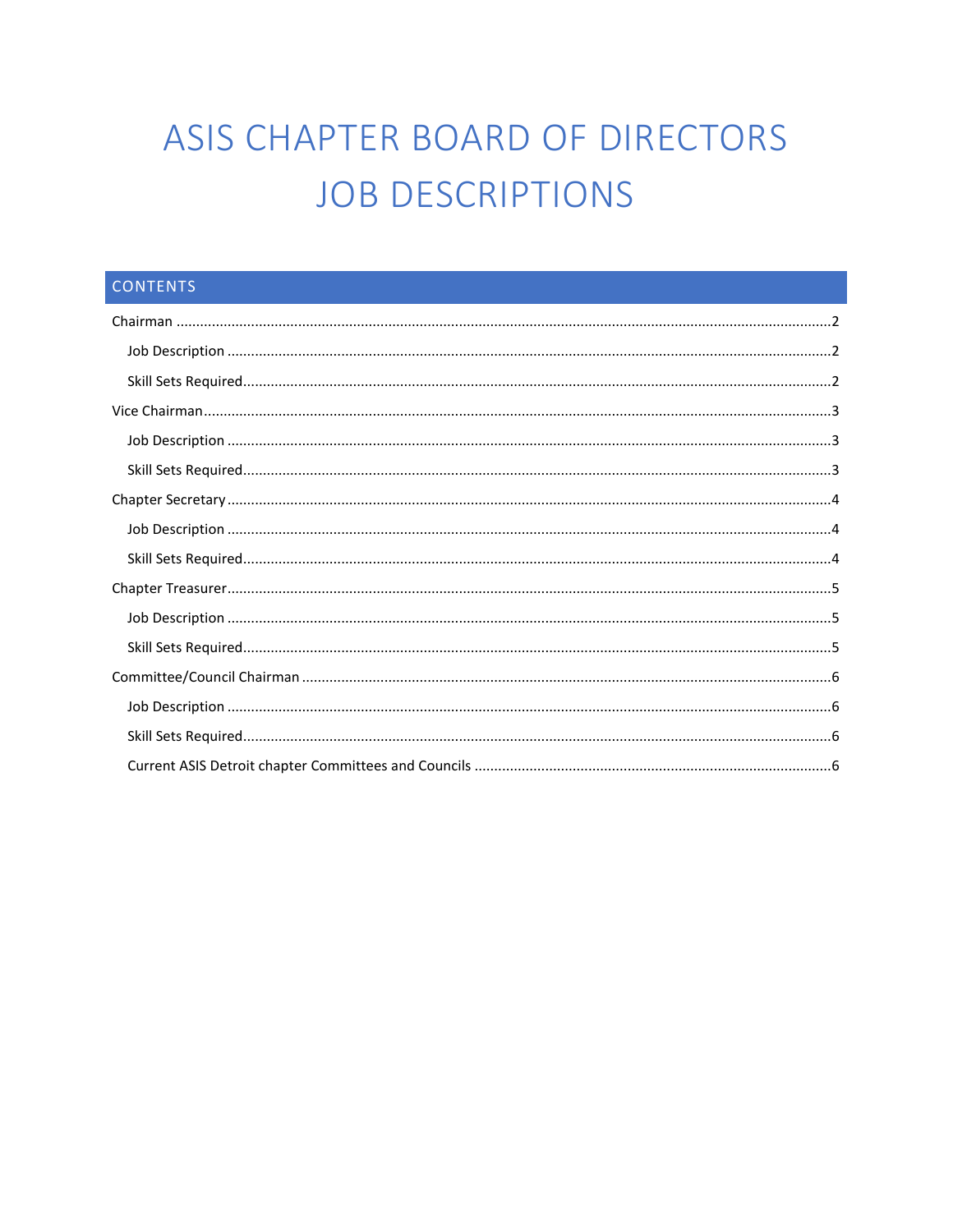# <span id="page-1-0"></span>CHAIRMAN

## <span id="page-1-1"></span>JOB DESCRIPTION

- Preside over all chapter meetings, functions and events.
- Performs the duties normally associated with a CEO of a company.
- Under direction of the Regional Vice President and the Board of Directors, performs a wide range of management functions as required to meet the goals and objectives of the chapter and the organization.
- Reporting link between the chapter and the Regional Vice President.
- Uses considerable independent judgment in decisions that influence operations at the chapter level to insure solvency of the chapter and ROI to chapter members.

- <span id="page-1-2"></span>• Maintaining order in an environment of changing priorities.
- Ability to be diplomatic with a variety of individuals with various management and business positions and titles.
- Ability to use persuasion and negotiation to resolve conflicts and problems.
- Leadership skills.
- Self-starter and self-motivation traits.
- Organization skills.
- Good oral and written communication skills
- Ability to delegate effectively.
- Specialized management experience.
- Past ASIS volunteer leadership experience at the chapter level, preferably at least chapter vice chairman.
- Knowledge of ASIS International organization, to be able to obtain and provide support as requested/required.
- Time management skills, to be able to organize/fulfill responsibilities within required timeframes.
- Good general knowledge of chapter operations and Society bylaws, policies, and procedures.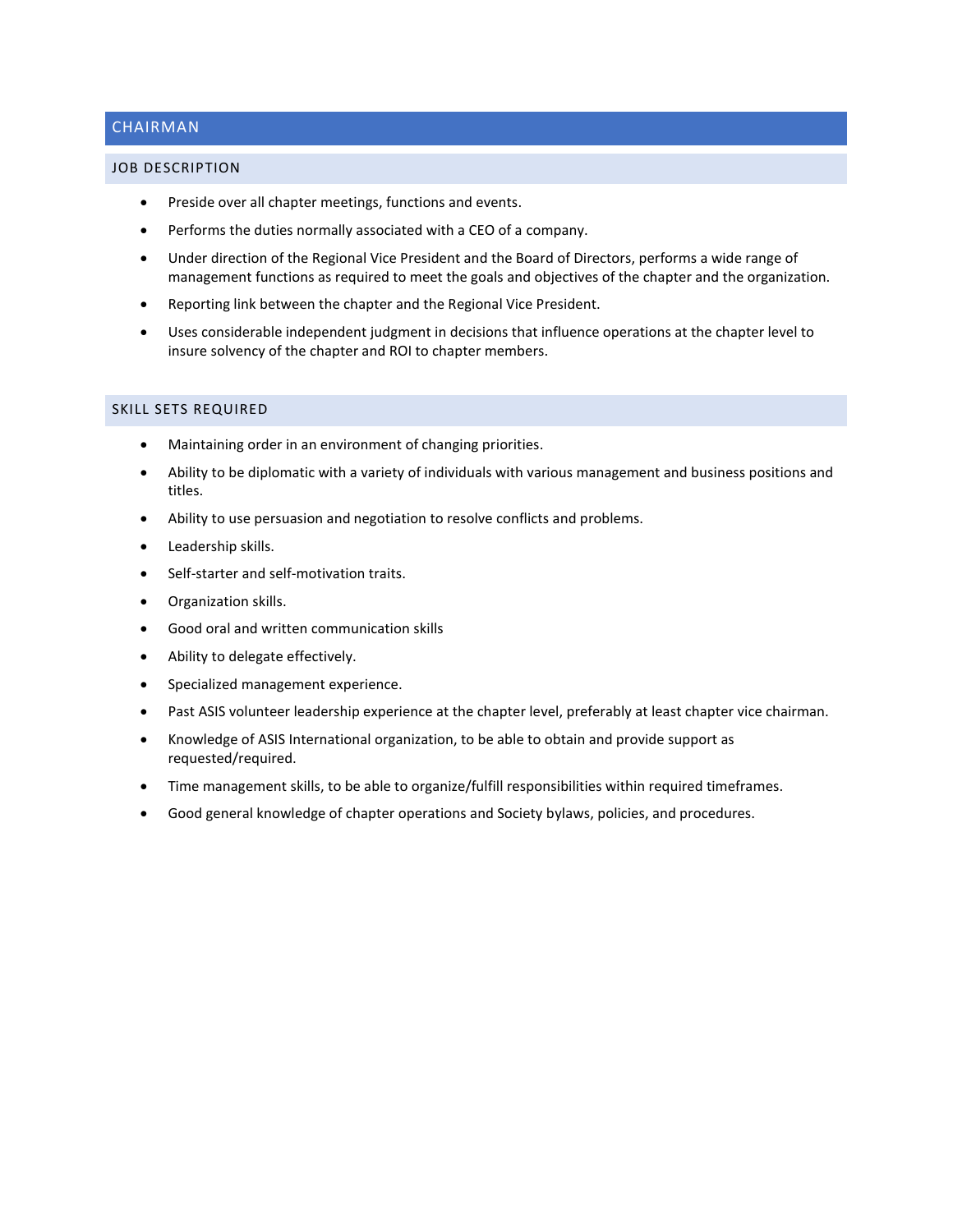# <span id="page-2-0"></span>VICE CHAIRMAN

#### <span id="page-2-1"></span>JOB DESCRIPTION

- Preside over all chapter meetings, functions and events when the chapter chairman is not in attendance.
- <span id="page-2-2"></span>• Uses considerable independent judgment in decisions that influence operations at the chapter level to insure solvency of the chapter and ROI to chapter members.

- Maintaining order in an environment of changing priorities.
- Ability to be diplomatic with a variety of individuals with various management and business positions and titles.
- Ability to use persuasion and negotiation to resolve conflicts and problems.
- Leadership skills.
- Self-starter and self-motivation traits.
- Good organization skills.
- Good oral and written communication skills
- Ability to delegate effectively.
- Specialized management experience.
- Past ASIS volunteer leadership experience at the chapter level, preferably at least chapter secretary.
- Knowledge of ASIS International organization.
- Time management skills, to be able to organize/fulfill responsibilities within required timeframes.
- Good general knowledge of chapter operations and Society bylaws, policies, and procedures.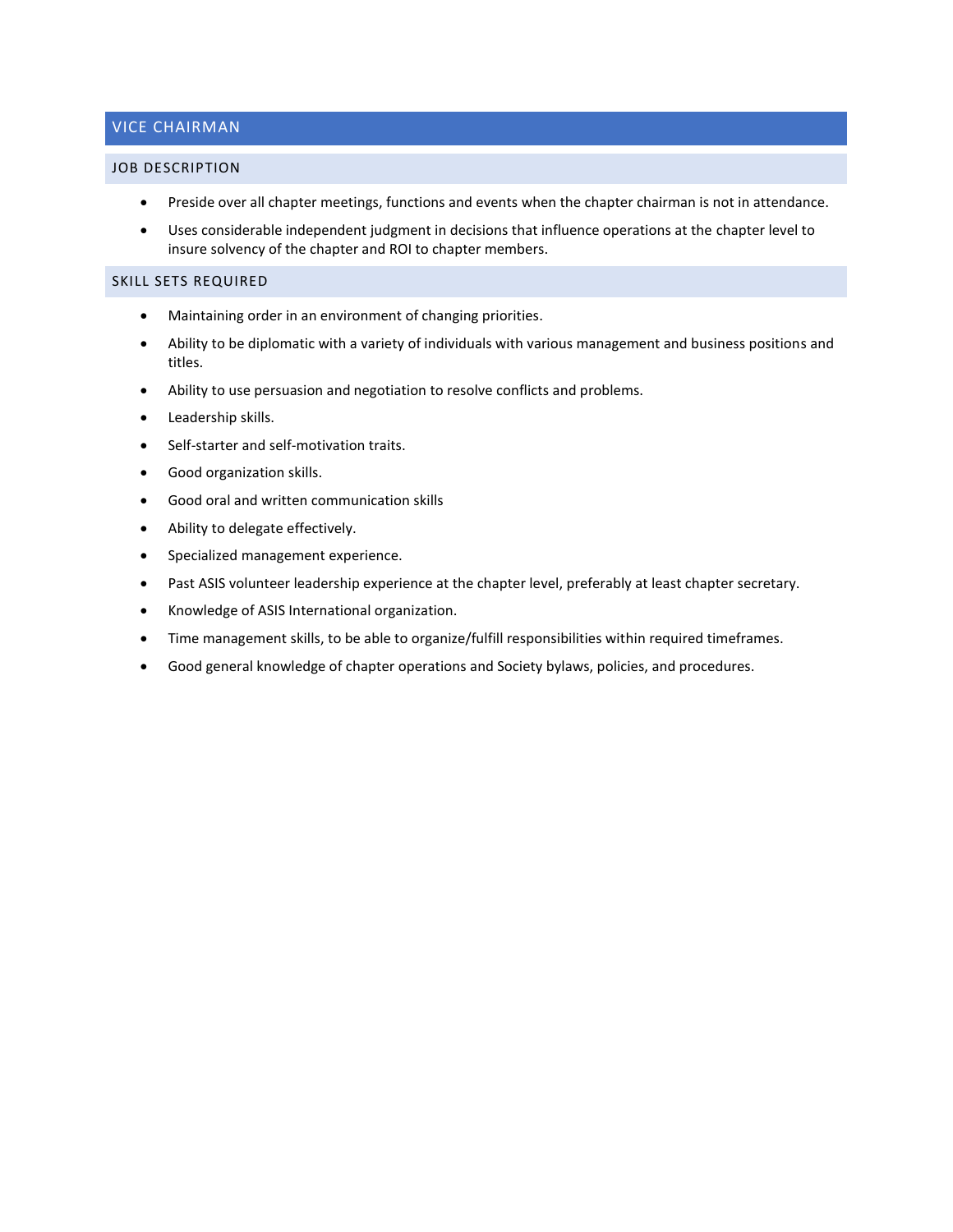# <span id="page-3-0"></span>CHAPTER SECRETARY

#### <span id="page-3-1"></span>JOB DESCRIPTION

- Keep the minutes of all chapter leadership, committee and special meetings.
- Maintain all official chapter records, including minutes, newsletters, and other official correspondence.
- Complete and promptly submit monthly reports to the designated recipients.
- Promptly notify ASIS Headquarters of results of the annual election.
- Ensure all necessary correspondence representing the chapter is handled in a timely manner, including, but not limited to Thank You notes to speakers, presenters, special assistance.
- Submission to ASIS International magazines articles regarding chapter activities and events.
- <span id="page-3-2"></span>• Submits minutes of the chapter meetings to the newsletter each month.

- Performing responsible secretarial and clerical work requiring independent judgment with speed and accuracy.
- Take responsibility for the compilation and organization of reports and archive information pertaining to the chapter.
- Computer skills and the use of standard communication software and use of the internet.
- Strong writing capabilities for letters, reports, minutes.
- Composing correspondence on own initiative. Ability to take simple notes during meetings.
- Experience in proofreading, statistical and record keeping principles and procedures
- Self-starter and self-motivation traits.
- Good organization skills. Understanding of standard filing, archiving, of documents and papers.
- Strong English usage, grammar, spelling and punctuation; modern office methods and procedures.
- Knowledge of ASIS International organization, to be able to obtain and provide support as requested/required.
- Time management skills, to be able to organize/fulfill responsibilities within required timeframes.
- Good general knowledge of chapter operations and Society bylaws, policies, and procedures.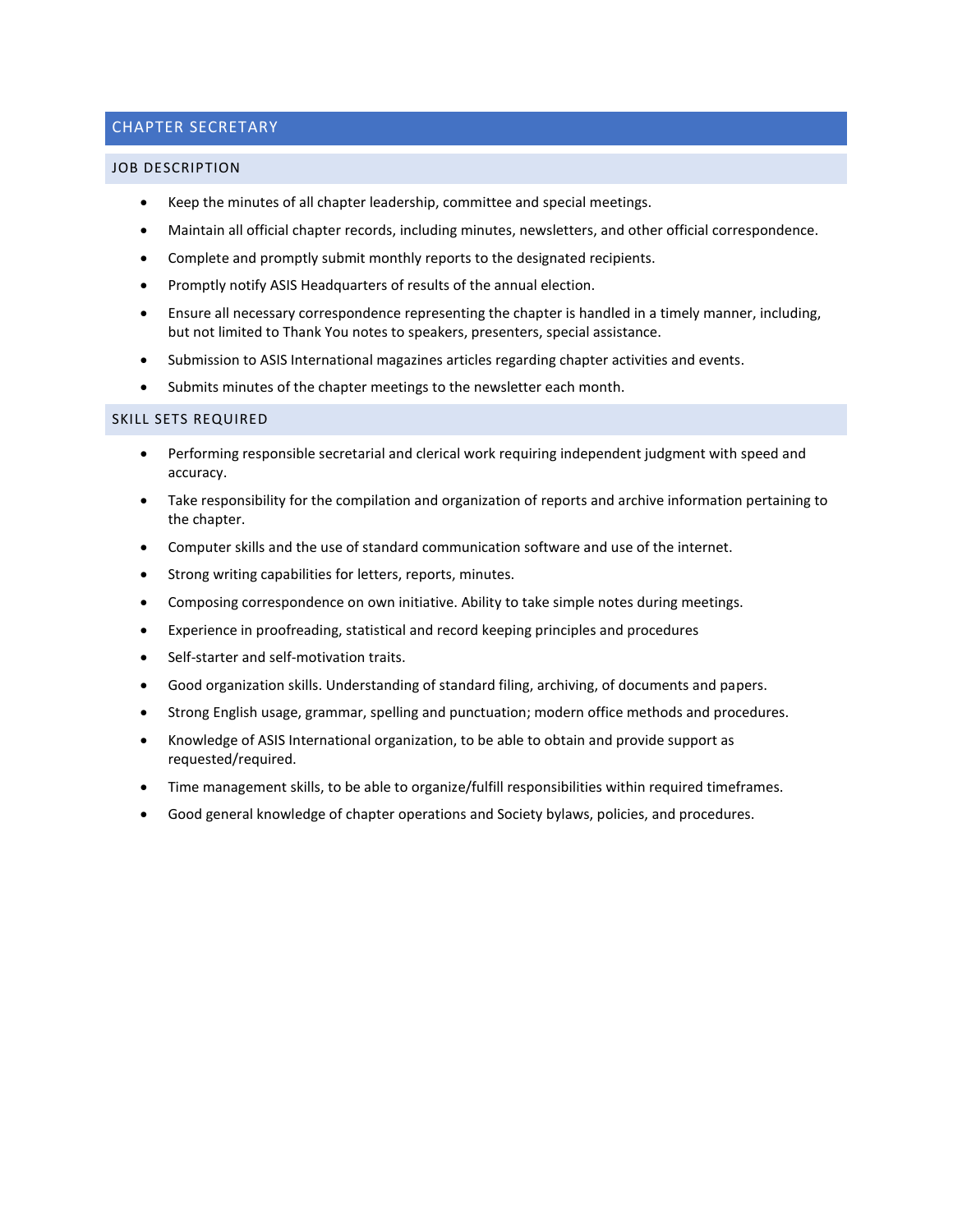# <span id="page-4-0"></span>CHAPTER TREASURER

#### <span id="page-4-1"></span>JOB DESCRIPTION

- Receive at all chapter functions and deposit, in an account in the name of the chapter, all monies, securities, funds, and monetary credits of or on behalf of the chapter.
- Receive and safeguard all property and other physical assets owned by the chapter.
- Keep regular accounts of all receipts and disbursements in suitable books provided for that purpose. The records should be available for inspection by all officers and chapter members in good standing, and duly authorized representatives of the Society.
- Disburse chapter funds upon approval and direction of the Chapter executive committee.
- Report on the financial status of the chapter at chapter meetings as requested by the Chapter Chairman.
- Forward financial status information in a timely manner to the Chapter Secretary for inclusion in the monthly Chapter Activity Report.
- <span id="page-4-2"></span>• Adhere to any and all Internal Revenue filing requirements as set forth in ASIS Policy Guide 4015.

- Honesty.
- Reliability willingness to consistently attend all chapter functions.
- Organizational skills.
- Ability to understand and follow basic accounting principles.
- Computer skills and the use of standard accounting software and use of the internet.
- Self-starter and self-motivation traits.
- Good organization skills. Understanding of standard filing, archiving, of documents and papers.
- Knowledge of ASIS International organization.
- Time management skills, to be able to organize/fulfill responsibilities within required timeframes.
- Good general knowledge of chapter operations and Society bylaws, policies, and procedures.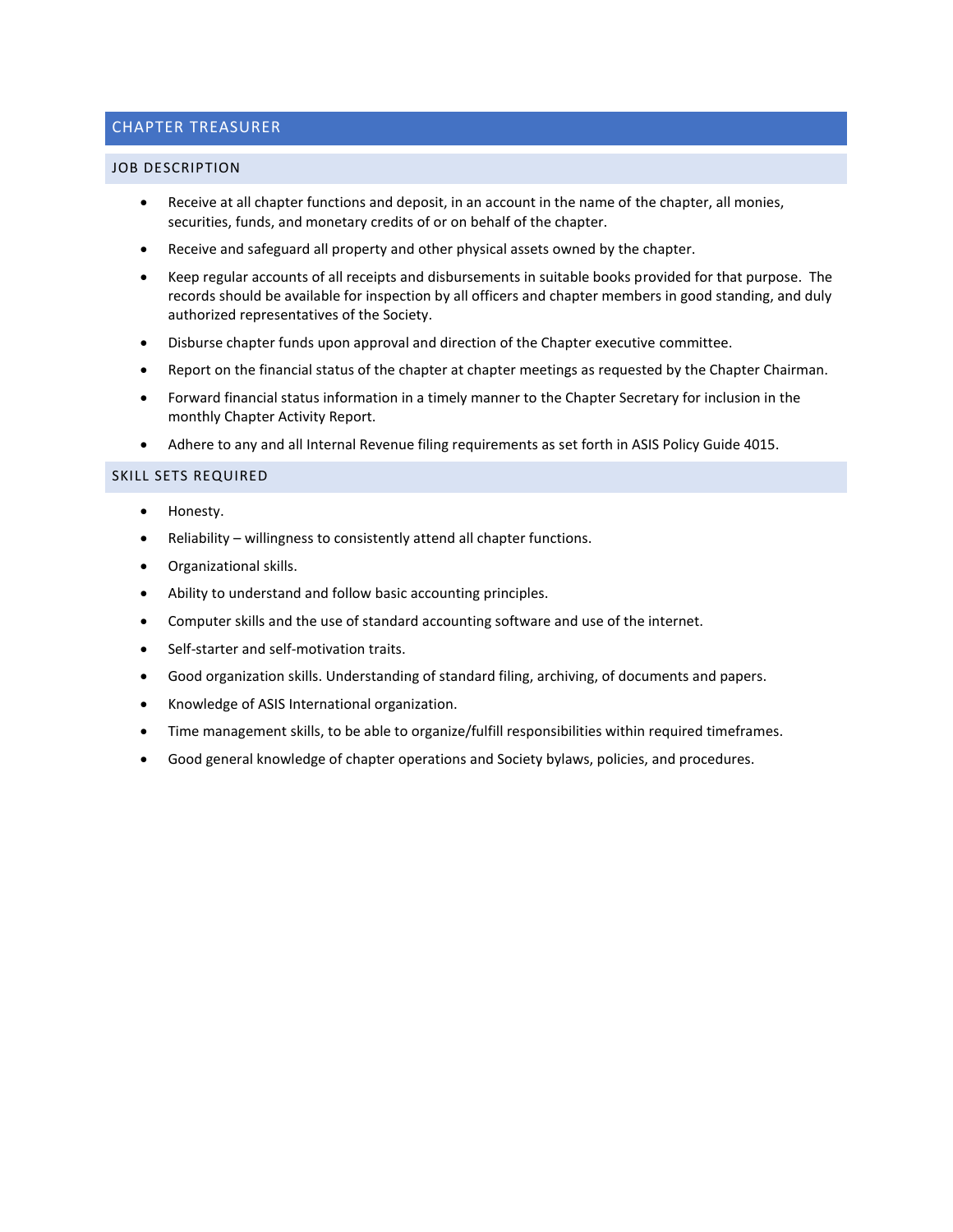# <span id="page-5-0"></span>COMMITTEE/COUNCIL CHAIRMAN

## <span id="page-5-1"></span>JOB DESCRIPTION

In conjunction with committee/council members:

- Utilize ASIS Committee/Council Handbook
- Lead committee/council members in the completion of goals and objectives
- Select and maintain active and competent membership
- Develop annual business plan
- Develop and submit budget for approval, if required
- Conduct a minimum of two meetings annually
- Submit minutes for all meetings
- Initiate, analyze and utilize surveys and studies
- Create and submit handouts, articles and other publication information
- Identify, organize and present seminar programs and workshops
- Prepare Certified Protection Professional Examination questions
- Conduct an annual self-evaluation of committee/council goals and objectives
- Provide interim and final reports to ASIS designated leadership
- Submit recommendations for changes to committee/council functions

## <span id="page-5-2"></span>SKILL SETS REQUIRED

- Leadership skills
- Self-starter and Motivation traits
- Organization skills
- Oral and written communication skills
- Delegation skills
- Recognized professional competence in field
- Specialized management experience

# <span id="page-5-3"></span>CURRENT ASIS DETROIT CHAPTER COMMITTEES AND COUNCILS

# COMMUNICATIONS CHAIRPERSON

- Produces all aspects of the chapter newsletter, from advertising to on-time delivery, and interfaces with all officers and chairmen.
- Produces all aspects of the chapter website, from advertising to frequent updates of copy, dates, and materials from chairmen, and interfaces with all officers and chairmen.
- Assists with communication ranging from email to other communications in support of chapter functions.
- Communicates and provides information regarding communication, chair or committee actions regarding communication, to all appropriate parties.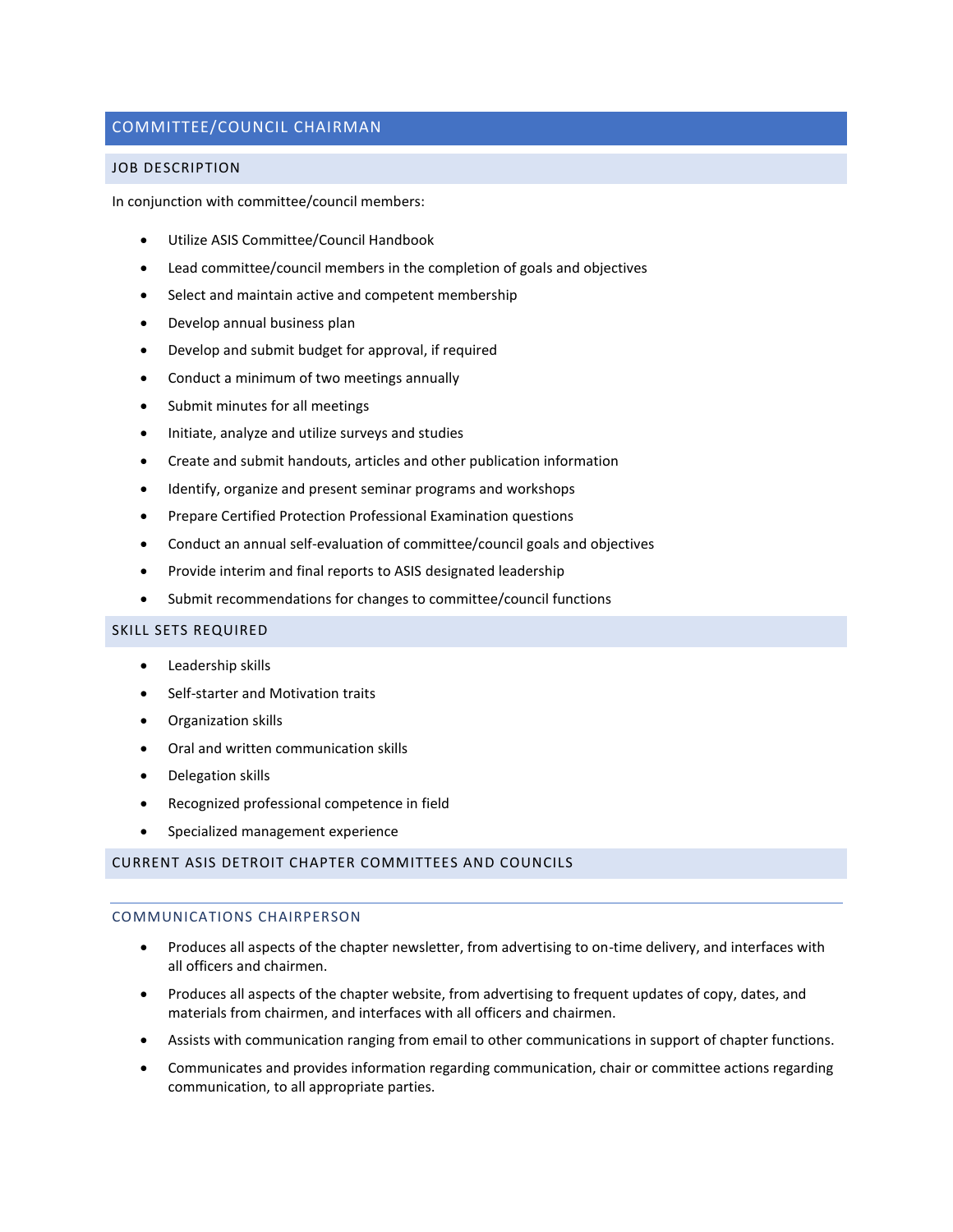## LAW ENFORCEMENT LIAISON COMMITTEE

- Brings the private security and public law enforcement groups together by inviting and attempting to get at least two law enforcement representatives to each chapter meeting (at the expense of the chapter). The liaison will invite the Chiefs of Police, Sheriffs, or heads of various law enforcement agencies.
- Sends a letter of invitation on Chapter ASIS Letterhead to each invited representative. A copy of the letter is sent to the Chapter Chair and the Treasurer for their records.
- Greets the guest at the door and provide introductions to various members. He/she will also introduce the guest(s) as appropriate during the Chapter Meeting. The Liaison will follow up with a telephone and written communication with each guest.

# LEGISLATIVE LIAISON

- Keeps the chapter membership informed of legislative issues pertinent to the security industry.
- Obtains and presents information to the chapter newsletter and website, e.g., court decisions, pending bills, etc., which are of interest to the membership.
- May contact local legislative members and lobbyists to obtain information.
- May be involved with ASIS International on legislative matters if requested.

# MEMBERSHIP CHAIRPERSON

- Responds to all inquiries about membership and promotes value and recognition of members and membership in this society of professional security practitioners.
- Provides and directs prospective members to membership applications as needed, answers questions, and provides any assistance required for completion.
- Reviews, advises, and works on maintaining an accurate local (Detroit Chapter) database of members. Performs as liaison with ASIS Headquarters, which receives applications and determines class of membership and enters pertinent information into the HQ database.
- Acts upon and advises upon conditions and issues which affect membership, including contacting members who have not renewed membership from lists provided by the Chapter Chair or others. The Membership Chair will contact these individuals and provide any assistance required allow the member to be reinstated.

## PROFESSIONAL CERTIFICATIONS CHAIRPERSON

- Keeps chapter members informed of information concerning the professional certifications programs.
- Oversees and maintains the chapter library for use by chapter members.
- Introduces and keep chapter members informed of the progress of all new certified chapter members.
- Serves as an advisor on all matters regarding certification programs.
- Coordinates professional certification study groups with the Programming Committee.

# PROGRAMMING COMMITTEE

• Secures and develops dates for chapter meetings with a calendar developed with the officers and Executive Committee and assists in securing a speaker and program for each agreed upon meeting.